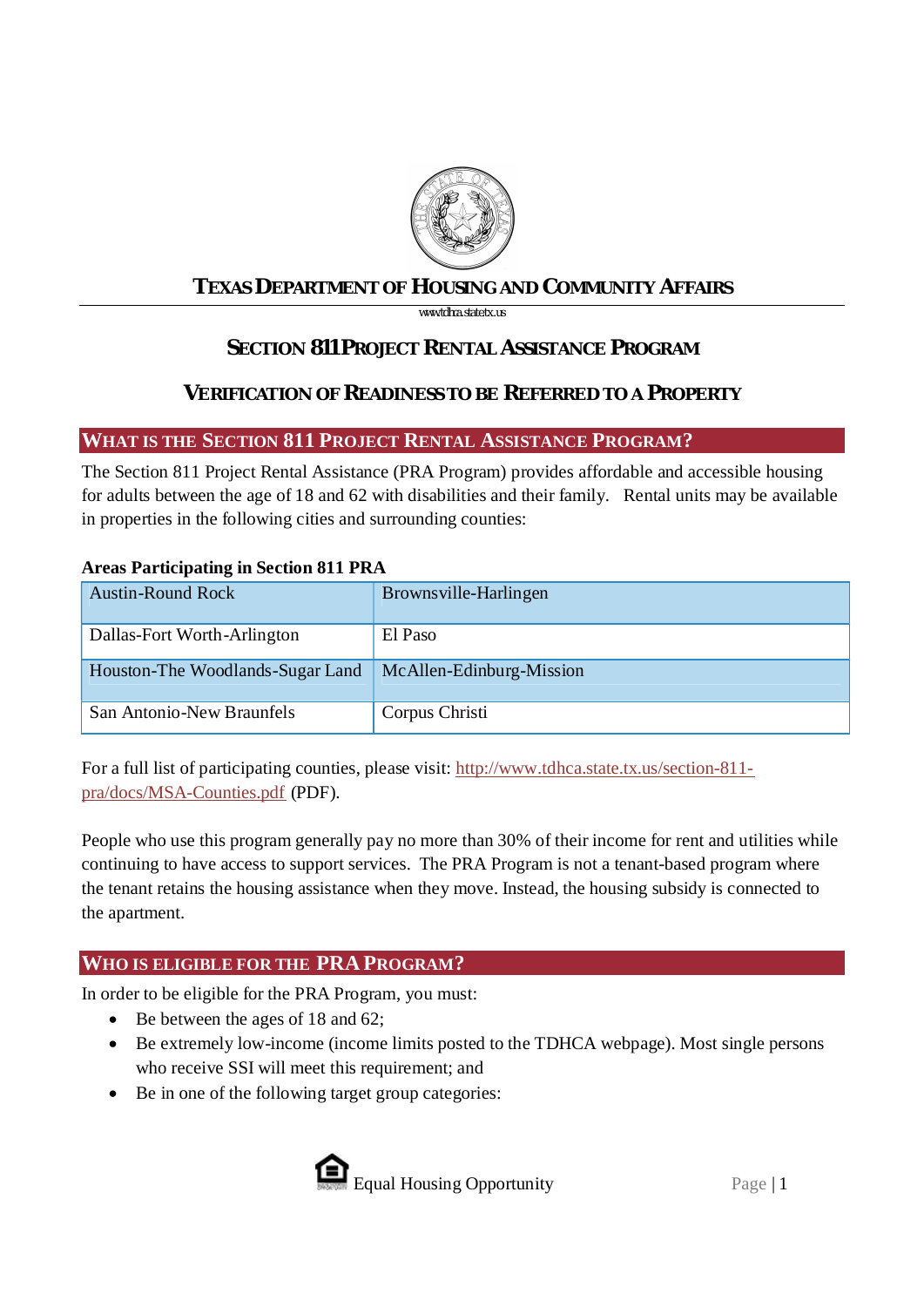- o Person with disabilities currently living in a nursing facility or Intermediate Care Facility (ICF);
- o Person with serious mental illness; or
- o Youth or young adult with disabilities currently or formerly in foster care.

# **HOW DO I APPLY FOR THE PRA PROGRAM?**

Contact a Referral Agent who can assist you with applying to the program and selecting properties.

## **WHAT IS A REFERRAL AGENT?**

A Referral Agent is a person who will help applicants through the PRA Program process, from pre-screening through move-in. After moving into a PRA Program apartment, you will continue to have access to voluntary services.

## **Persons with Disabilities Exiting Nursing Facilities**

For persons with disabilities exiting nursing facilities:

- · the 811 Service Coordinator will be the individual's Local Authority Service Coordinator for individuals receiving services through the HCS/TxHmL waivers,
- the 811 Service Coordinator will be the Case Manager through the program provider/case management agency (CMA) for individuals receiving services through DBMD/CLASS Waivers, or
- the 811 Service Coordinator will be the DADS Case Manager for their MDCP Waiver services.

## **Persons with Disabilities Exiting ICF/IIDs**

For persons with disabilities exiting Intermediate Care Facilities for Persons with Intellectual Disability or Related Conditions (ICF/IIDs):

- · the Local Authority Service Coordinators will fulfill the role of 811 Service Coordinator for individuals utilizing HCS/TxHmL waivers;
- · the DADS Case Managers will fulfill this role for individuals utilizing the MDCP Waiver; and
- · the Case Manager through the program provider/case management agency will fulfill this role for individuals utilizing DBMD/CLASS Waivers.

## **Persons with Serious Mental Illness**

Persons with serious mental illness who receive services through DSHS will be assigned a Case Manager through the Local Mental Health Authority (LMHA) who will act as the 811 Service Coordinator.

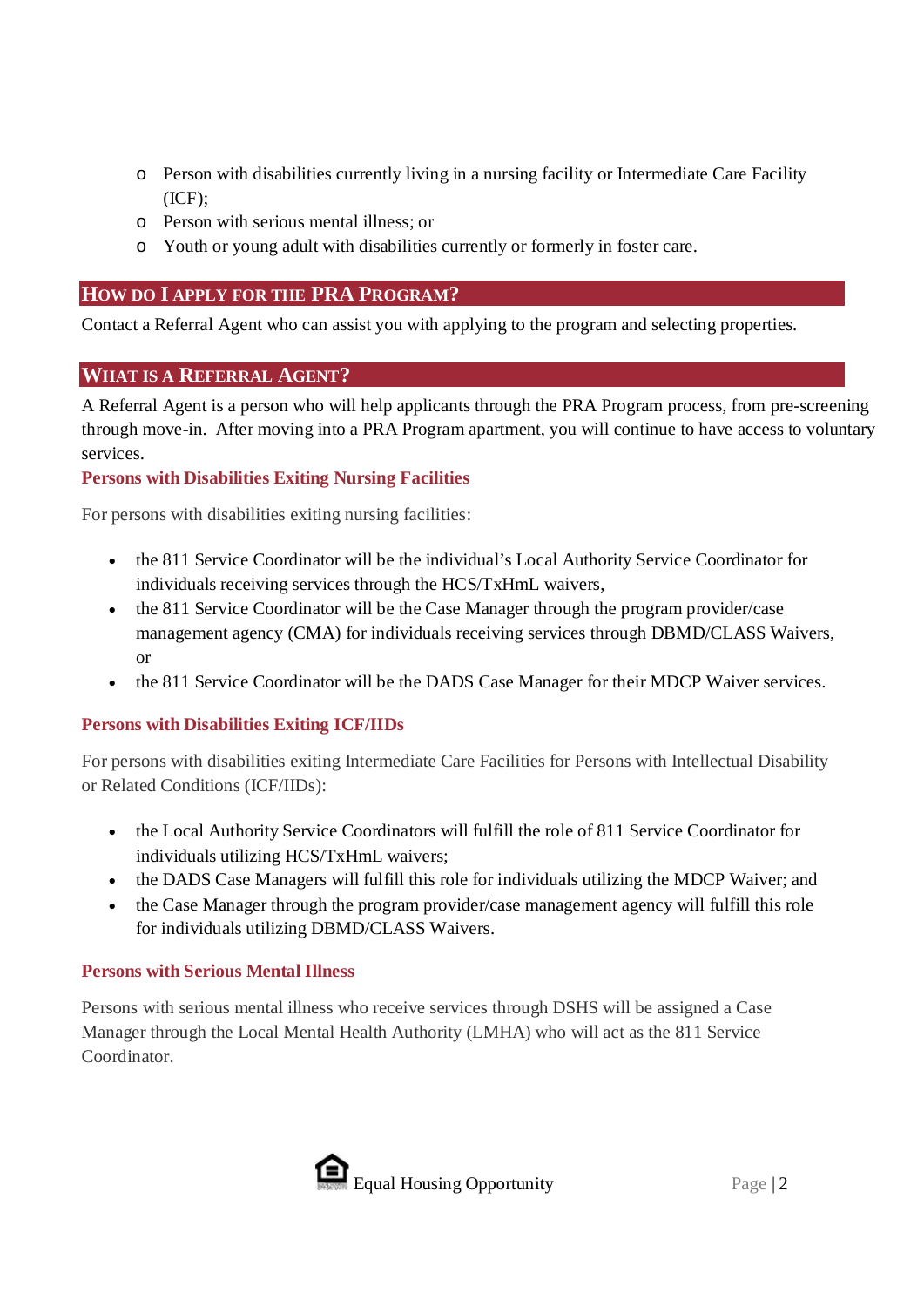## **Youth with Disabilities Aging Out of Foster Care**

Youth or young adults with disabilities exiting foster care at either age 18 or 21 who receive services through DFPS will initially have a CPS Caseworker serving as the primary 811 Service Coordinator.

The CPS Caseworker will coordinate with the CPS Developmental Disability Specialist on the 811 PRA eligibility process close to the youth/young adult's discharge date from foster care and to begin the process to transfer the young adult to the Local Authority in the area where the young adult resides for those young adults with intellectual or developmental disability (IDD), or to the Local Mental Health Authority (LMHA) for young adults with a serious mental illness (SMI). Young adults formerly in foster care may volunteer to stay in the DFPS Extended Foster Care program until age 21.

For young adults with physical disabilities, their 811 Service Coordinator will be the Service Coordinator for their Medicaid waiver.

# **WHERE CAN I LIVE?**

TDHCA maintains a list of all properties in the program at http://www.tdhca.state.tx.us/section-811 pra/participating-properties.htm. A Referral Agent can provide you with this information. For a list of eligible counties, please see State of Texas Section 811 Service Areas at the end of this packet.

## **WHAT IF I CHANGE MY MIND AFTER I APPLY?**

No problem, but tell TDHCA so they can keep an updated waiting list. Contact the Program Coordinator, Bill Cranor: Email bill.cranor@tdhca.state.tx.us

## **FAIR HOUSING RIGHTS**

Federal and state laws protect people with disabilities from housing discrimination. This means housing providers:

- Cannot exclude you from housing because of your disability;
- Must ask you the same questions as all other applicants to the property;
- Cannot ask you questions about your disability such as your diagnosis or medication you take unless necessary to determine the need for an accommodation; and
- Must provide reasonable accommodations.

A reasonable accommodation is a change to a policy, program or services to allow a person with a disability to participate fully. For example, if a property had a "no-pets" policy, it must make an accommodation for someone with a disability who has a service animal, without which they could not live in the community. Talk with your Referral Agent about any problems with rental history that relate to your disability. You may be entitled to a reasonable accommodation.